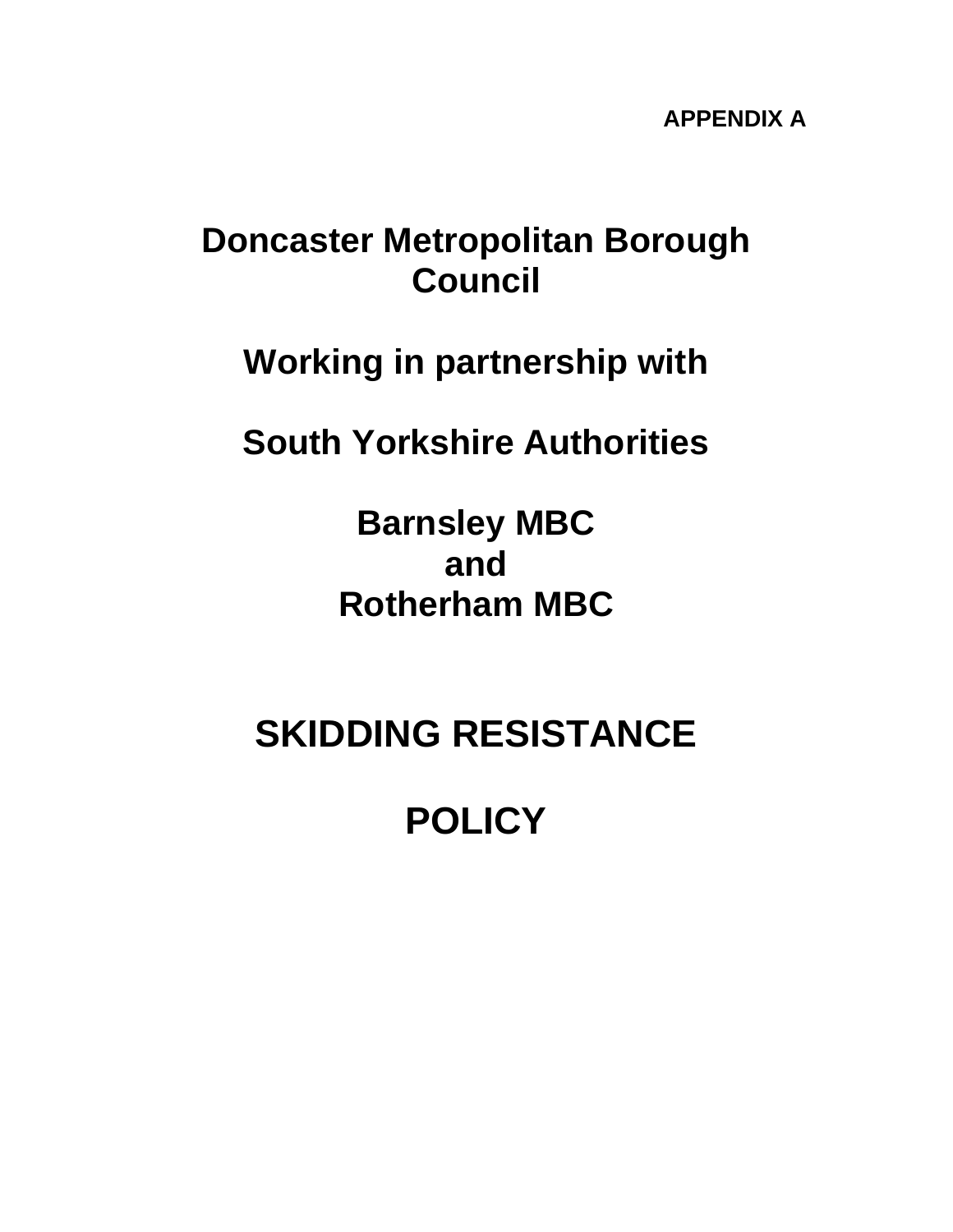#### **Document History**

| <b>Date</b> | <b>Description</b>                  | <b>Name</b> |
|-------------|-------------------------------------|-------------|
| 19/05/17    | <b>Initial Draft</b>                | P Turland   |
| 01/06/17    | DRAFT <sub>2</sub>                  | P Turland   |
| 12/02/17    | Draft 3                             | P Turland   |
| 15/06/17    | Draft 4 following discussion s with | P Turland   |
|             | RMBC and BMBC                       |             |
| 09/17       | DMBC version ptv8 for consultation  | P Turland   |
| 10/17       | <b>Final Version</b>                | P Turland   |
| 12/17       | <b>Updated final version</b>        | P Turland   |

#### **Index**

| <b>Section No</b> | <b>Section Title</b>                     | Page |
|-------------------|------------------------------------------|------|
|                   |                                          |      |
|                   | Introduction                             |      |
|                   | <b>Objectives</b>                        |      |
|                   | Individual Authority approach            |      |
|                   | <b>Legal Duties and Responsibilities</b> | 5    |
|                   | References                               | 6    |

#### **Definitions**

South Yorkshire Highway Authorities shall mean Doncaster MBC, Rotherham MBC and Barnsley MBC (Sheffield CC are not included as they have a PFI in place).

The term "skid resistance" used in this document refers to the frictional properties of a road surface, measured using a specified device, under standardised conditions. Skid resistance testing is carried out on wet or damp surfaces, unless stated otherwise, as the skid resistance of a surface will be substantially lower than when that same surface is dry.

Skid resistance measurements are used as an empirical assessment of a road surface's level of grip and as an indication of the potential need for further investigation based on known acceptable limits. However, it should be noted, it does not represent the definitive grip available to a road user making a particular manoeuvre at a particular time and at a particular speed.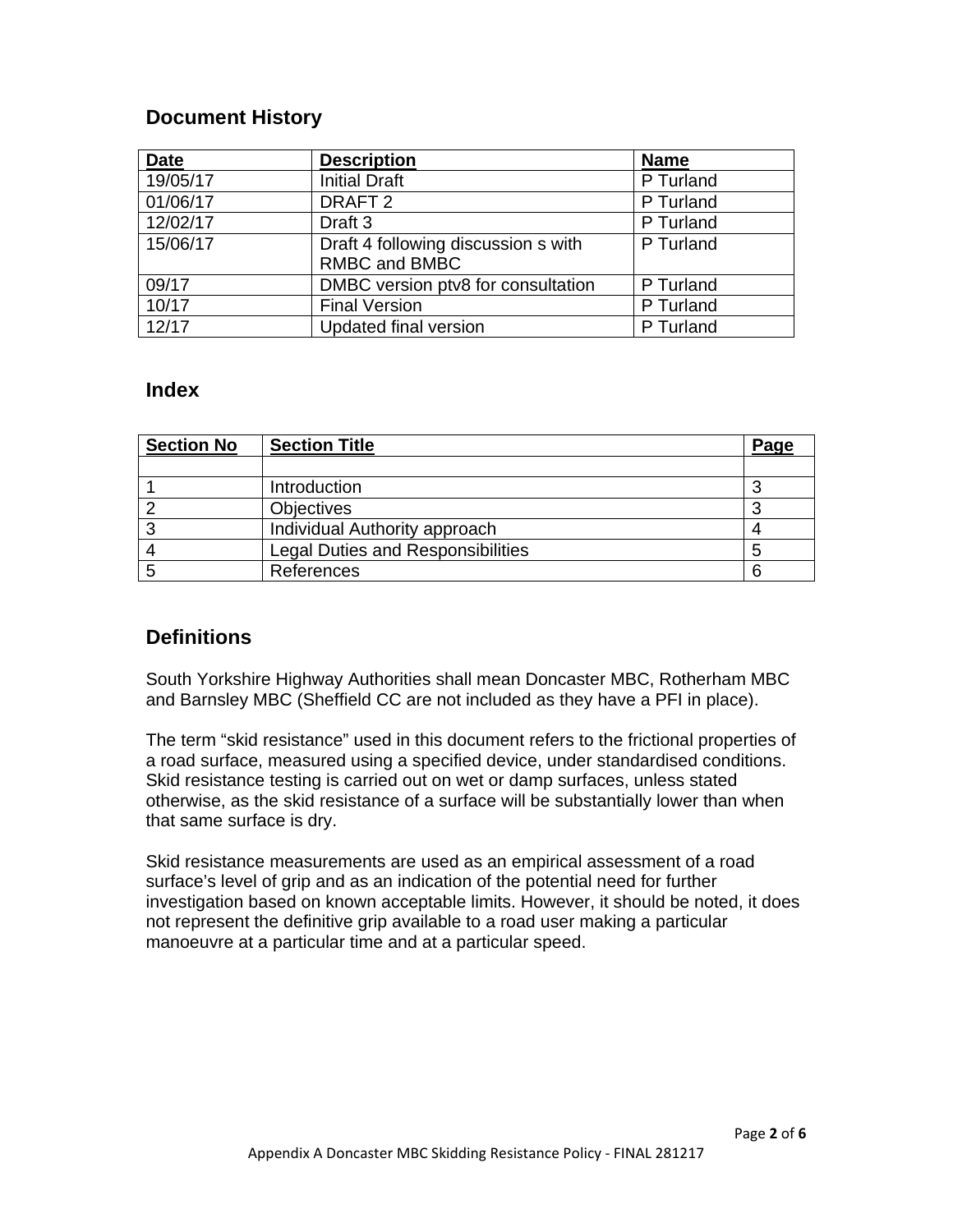#### **1 Introduction**

- 1.1 South Yorkshire Highways Authorities are responsible for the maintenance of the roads in their respective areas. This is a statutory duty under Section 41 of the Highways Act 1980 'to maintain highways that are maintainable at public expense'.
- 1.2 Skid resistance is an important property relating to the safety of highway users, particularly in damp or wet conditions. Over the course of the life of a road the surface can lose some of its characteristics associated with skid resistance.
- 1.3 Effective maintenance of the highway network includes the requirement to monitor the skid resistance of the road surface and to take an approach to ensure that the skid resistance across the network is maintained to an appropriate standard. Guidance on this may be found within the document 'Well Managed Highway Infrastructure: A Code of Practice'.
- 1.4 In 2015 Highways England published an updated comprehensive methodology for managing carriageway skid resistance on motorways and trunk roads and this is set out in their document HD 28/15.
- 1.5 The principles as set out in HD28/15 are considered to be applicable to Doncaster's local classified roads (A, B, C) when adapted reflective of the local environment.
- 1.6 This policy document should be read in conjunction with Appendix B Doncaster MBC Skidding Resistance Procedure document.

#### **2 Objectives**

The objective of this Skid Resistance Policy is to:

- 2.1 Complement the South Yorkshire Overarching Highway Asset Management Plan, and individual authorities Policy and Strategy documents and Highway Asset Management Plans which look to manage assets in a strategic way.
- 2.2 Enable the public to travel safely and easily
- 2.3 Align with the guidance document 'Well Managed Highway Infrastructure: A Code of practice'
- 2.4 Help reduce the number of Killed or Serious Injury accidents on the South Yorkshire Authorities road network
- 2.5 Ensure the procedures in the individual Authority's Skidding Resistance Procedure document will set out a long-term strategy to manage the skid resistance across the Authorities highway network to an appropriate level.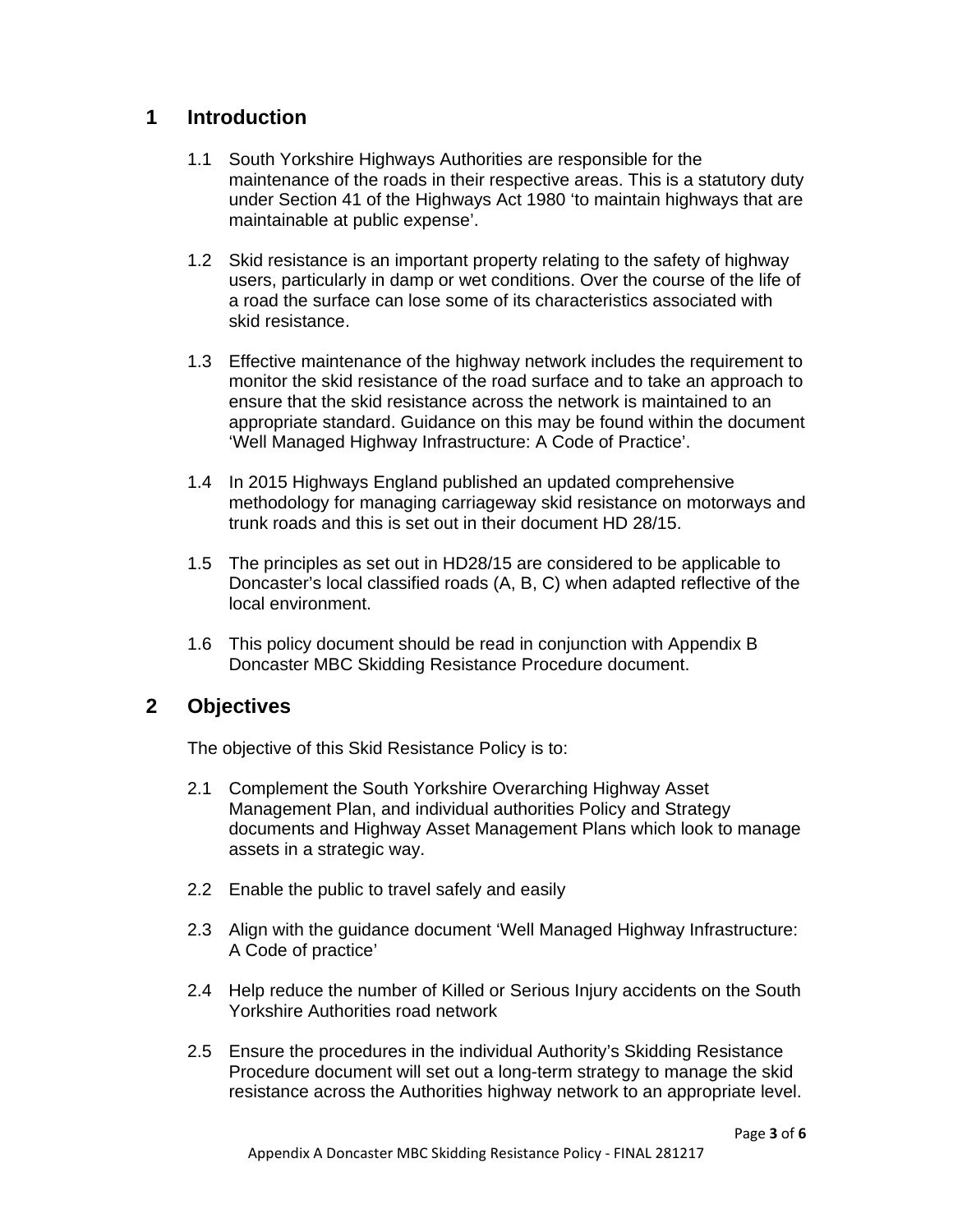- 2.6 Ensure the South Yorkshire Authorities adhere to the duty under the Highways Act 1980
- 2.7 Enable the South Yorkshire Authorities to robustly defend against claims and Corporate Manslaughter charges.

### **3 Individual Authority Approach**

 To achieve the above objectives each Authority will produce a supplementary document (Appendix B to the Skid Resistance Policy - "Authority's Name" Skidding Resistance Procedure document).

This will include:

- 3.1 The Department/section/team(s) responsible for the policy.
- 3.2 Identification of the Highway Network to which this policy will apply "the defined network".
- 3.3 Processes for monitoring skid resistance across the Authority's road network on an ongoing basis.
- 3.4 Definition of Investigatory Levels to be assigned to the defined network this will depend on a range of factors including the speed limit and geometry of the road.
- 3.5 Procedures for identifying skid deficient sites and sites for further investigation including the use of collision data to determine whether inadequate skidding resistance could be a factor.
- 3.6 Setting out a process for determining any subsequent treatment.
- 3.7 Recommending appropriate actions to negate risks.
- 3.8 Identifying how sites will be prioritised.
- 3.9 Prioritising Skid deficient sites for any treatment or improvement works.
- 3.10 Incorporating prioritised sites into annual highway maintenance works programmes taking account of budget and programme considerations.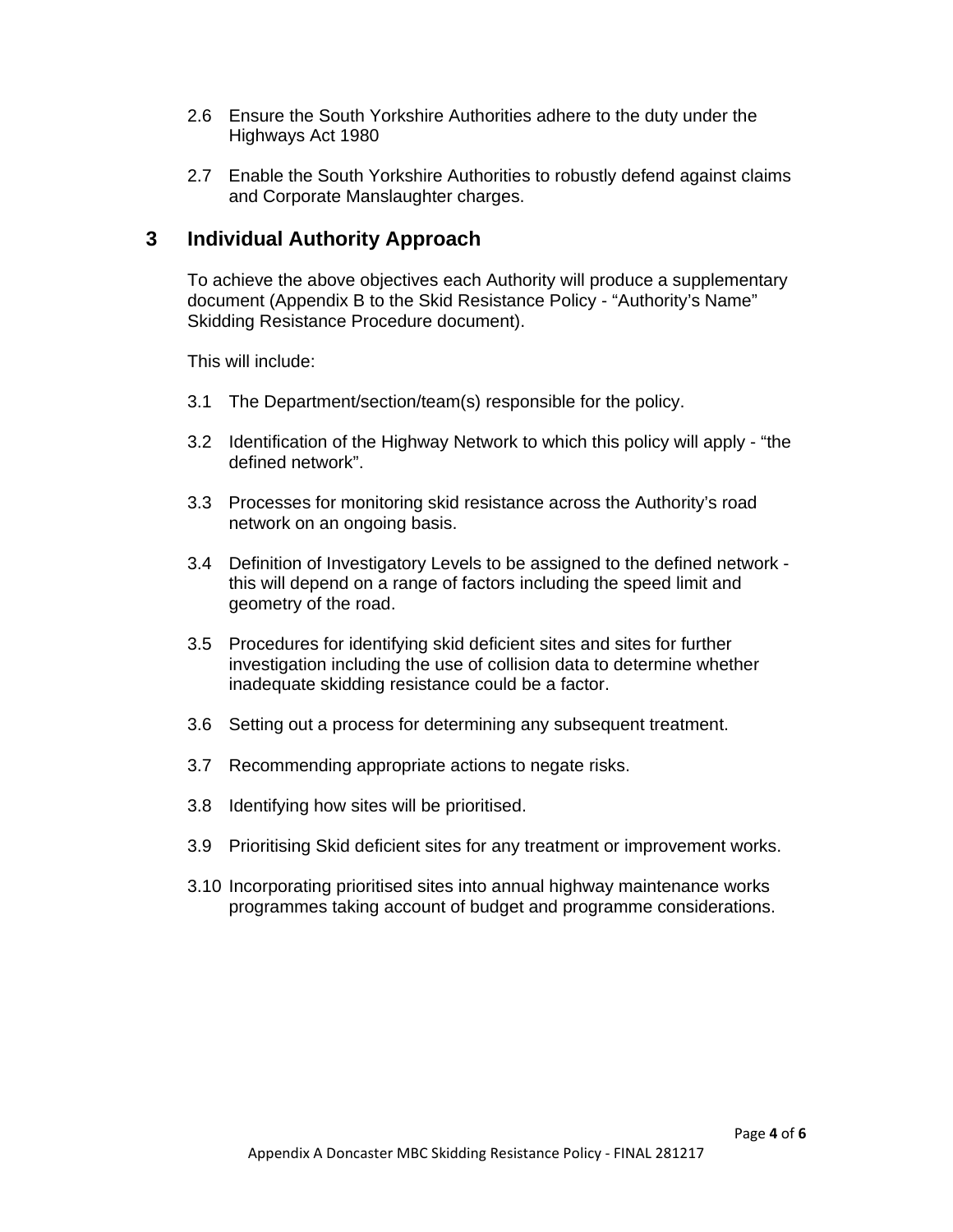### **4 Legal Duties and responsibilities**

- 4.1 Highway Authorities have a statutory duty under Section 41 of the Highways Act 1980 "to maintain highways that are maintainable at public expense"
- 4.2 Although the formal management of highway skid resistance is not a legal requirement it is considered good practice as guided by the document 'Well-managed Highway Infrastructure : A Code of practice', and it supports the aims and objectives as set out in the South Yorkshire Authorities Overarching Highway Asset Management Plan(s) and Safer Roads Strategy.
- 4.3 Section 58 Defence
	- 4.3.1 Section 58 of the Highways Act 1980 provides the ability to form a statutory defence to counter legal actions for negligence. Any Authority must be able to prove in a court of law that it has taken 'such care as is in all the circumstances reasonably required to secure that part of the highway to which the action relates was not dangerous for traffic.'
	- 4.3.2 Section 58 of The Highways Act 1980 does not stipulate the standard of maintenance applicable to the highway. It is accepted by the Courts that different standards of maintenance are applicable to different parts of the highway network; this may relate to vehicle and pedestrian usage as well as the speed of the vehicles using the highway.
- 4.4 When considering a third party legal action against any of the South Yorkshire Authorities the Court will consider such factors as:
	- 4.4.1 The character of the highway and the traffic which was reasonably to be expected to use it.
	- 4.4.2 The standard of maintenance appropriate for a highway of that character and used by such traffic.
	- 4.4.3 The state of repair in which a reasonable person would have expected to find the highway.
	- 4.4.4 Whether the Authority knew, or could reasonably have been expected to know, that the condition of the part of the highway to which the action relates was likely to cause danger to users of the highway.
	- 4.4.5 Whether the Authority could reasonably have been expected to repair that part of the highway before the cause of action arose.
- 4.5 The development of this skid resistance policy is to ensure a suitably